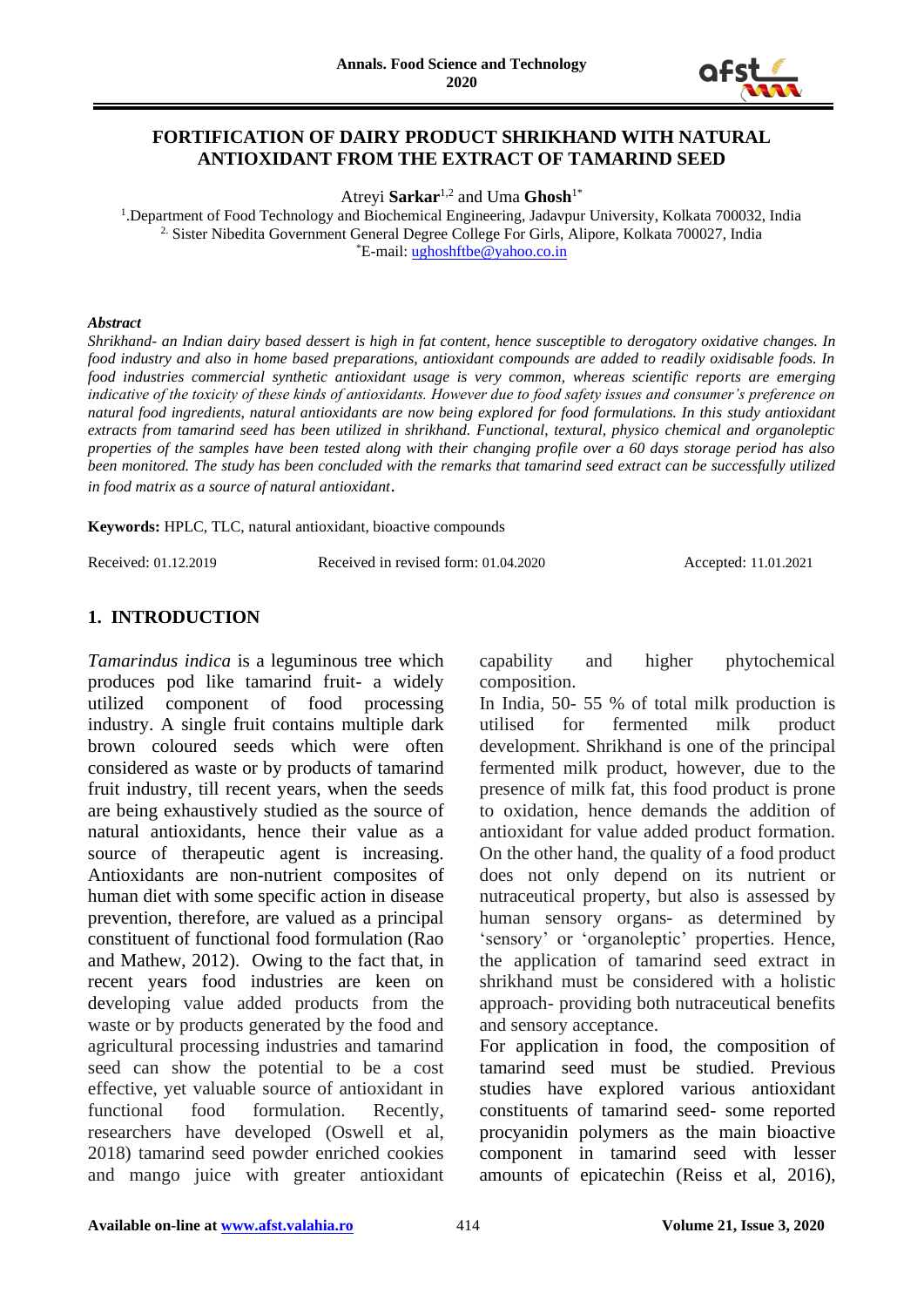

other studies have found coumaric acid and gallic acid (Shlini et al, 2016) and epicatechin (Luengthanaphol et al, 2004), (Tsuda et al, 1994) as the principal bioactive compounds. Extensive research on the antioxidant composition of tamarind seed coat has revealed the presence of polyphenols including tannins, anthocyanidin, and oligomeric anthrocyanidins (Sinchaiyakit et al, 2011).

Hence, the presence of a wide range of antioxidant compounds in the seeds and also a lack of unanimity in the data on isolated compounds indicate that variation in antioxidant composition is a common occurrence for tamarind seed and it is necessary to explore the composition of the seed when an exhaustive study of antioxidants is taken into consideration. Hence, the study aimed at producing tamarind seed antioxidant fortified shrikhand with special emphasis for evaluation of the physico chemical, sensory and storage life analysis of the developed product.

#### **2. MATERIALS AND METHODS**

#### **Chemicals and reagents**

The chemicals used for the purpose of investigation were of analytical grade. Gallic Acid of S.d fine chem. Ltd Mumbai, India, 2,4,6-Tri(2--pyridyl)-S-triazine (TPTZ) of Himedia, Mumbai, India, Sodium Carbonate, acetic acid, Iron(III) chloride 6-hydrate, Iron(II) sulphate 7 –hydrate. Sodium Acetate, Ethanol, Hexane, Hydrochloric Acid, Folin– Ciocalteu's Phenol of Merck (Germany) were utilised for study. Silica gel 60- 120 mesh, silica gel G, hexane of analytical grade were supplied by Merck (Germany). HPLC grade solvents - Tri Fluoro Acetic acid (TFA), acetonitrile, methanol, water and HPLC grade standards namely, Gallic acid and Catechin all were supplied from Merck (Germany)

# **Antioxidant extract preparation**

The seeds of *Tamarindus indica* were pound to an average particle size of 0.25 mm. Antioxidant components from the seeds were extracted in their optimized condition as described in previous work by the authors (Sarkar and Ghosh, 2018).The tamarind seed (TSP) extract was lyophilized in a freeze dryer (made: Eyela FDU 1200, Japan) and stored at - 20<sup>o</sup>C until used.

# **Column chromatography**

The TSP extract was fractionated by silica gel column (1.0 cm diameter and 40 cm height, particle size of 60- 120 mesh**,** Pharmacia, Merck, Germany) chromatography technique (Amarowicz et al, 2003). The column was equilibrated with the lower phase of a chloroform- methanol water (65:35:10) mixture. 1 g sample of dried TSP extract was dissolved in 10 mL of methanol and was introduced to the top of the column and the same solvent mixture was used as eluent. Fractions (5 ml each) were collected at a flow rate of 20 ml / hour. Eluates were then evaluated for Total Polyphenol Content (TPC) determination by Folin- Ciocalteu method as described in our previous work (Sarkar and Ghosh, 2018).

Eluates were pooled into 7 major fractions, by combining the fractions with similar TPC values together. These 7 fractions were evaluated by Ferric Reducing Antioxidant Power (FRAP) (Sarkar and Ghosh, 2018) analysis to identify the fraction with highest antioxidant activity. The fraction with highest antioxidant activity was dried by evaporating the solvent and was further subjected for thin layer chromatography.

# **Thin Layer Chromatography**

Glass plates  $(10\times20$  cm) were coated with silica gel G (for thin layer chromatography) paste. The plates were subjected to air drying and subsequent activation at  $100^{\circ}$  C for 30 minutes (Selvaraj et al, 2013). Silica plates were then cooled at room temperature ( $\approx$ 25<sup>0</sup>C). The extract was separated by TLC in the ascending direction for 17 cm with the solvent system chloroform: methanol (1:1, v/v). The chromatograms were dried and colour was developed by spraying with ferric chloridepotassium ferricyanide solution. The spraying solution was prepared with equal volumes of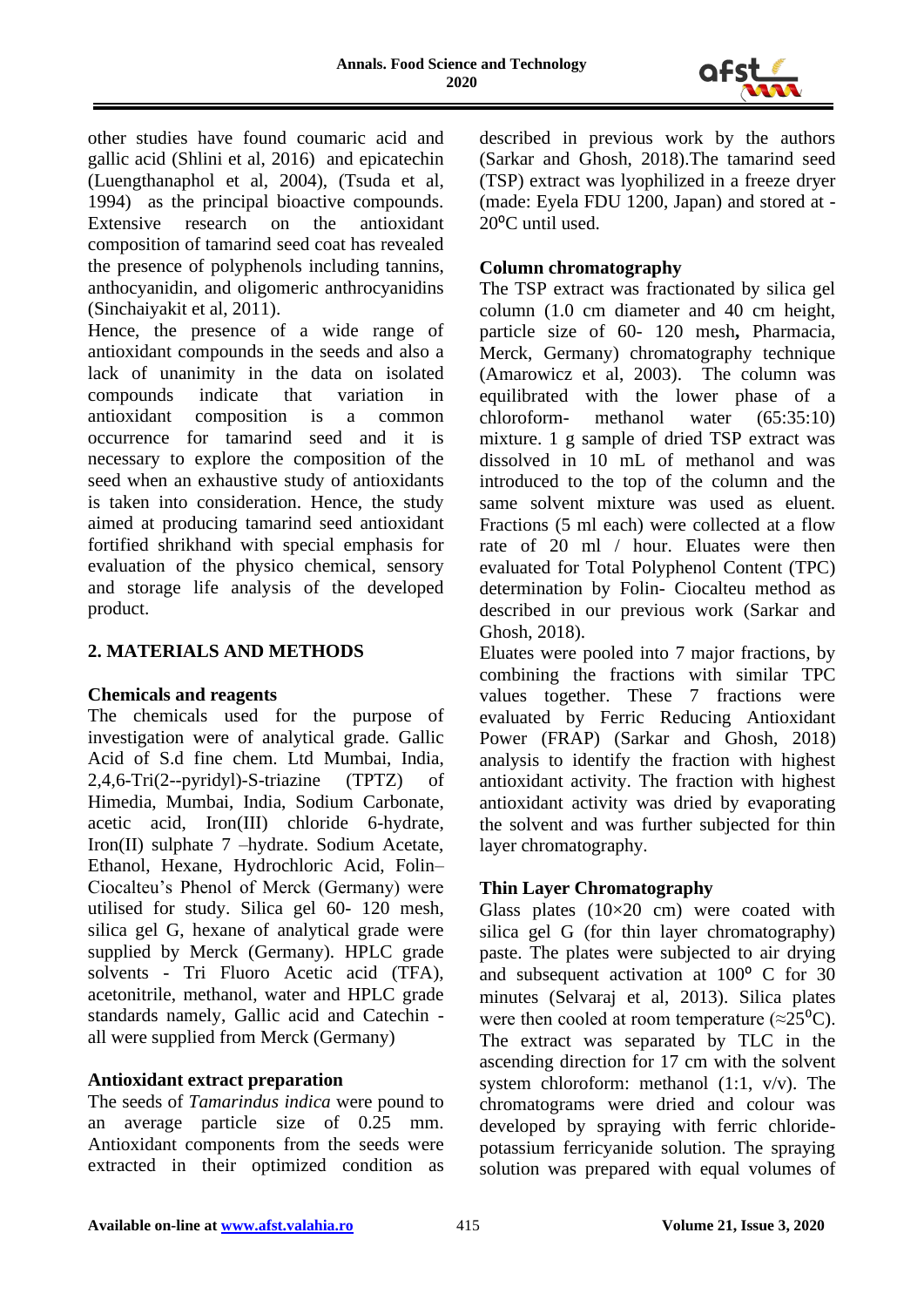

aqueous 1% solutions of each salt. The *R<sup>f</sup>* values of separated bands were calculated. Standard solution matching to that  $R_f$  values were run on the plate to get confirmation on the result. The spots developed from the sample fractions were scraped out from the plates and extracted with HPLC grade methanol. The diluted mixture was then centrifuged at 10000 rpm for 10minutes at 4˚C and the supernatant was subjected for HPLC analysis.

# **High Performance Liquid Chromatography analysis**

Reversed phase HPLC was conducted on Alliance Waters chromatograph, USA. Compounds 1 and 2 isolated from TLC, were filtered through membrane filter (Millipore, USA) and were injected  $(10\mu L)$  through the BDS Hypersil RP-C18 column (made: XTerra, Japan, pore size: 5μm, column dimensions:  $250$ mm  $\times$  4.6mm) at column temperature of 25˚C. The mobile phase was composed of A: 0.1 % Tri Fluoro Acetic acid in phosphate buffer (30:70 vol. %) and B: acetonitrile (70:30 vol. % in phosphate buffer). The mobile phase (A: B, 70: 30  $v/v$ ) was eluted at a flow rate of 1ml/min for 20 minutes and the effluent was monitored at 280nm by UV detector (Selvaraj et al, 2013) (made: Waters 2487 dual lambda absorbance detector). The peaks were detected and compared with the standards.

# **Shrikhand preparation**

Shrikhand was prepared from standardized cow milk (manufactured by Anand Milk United Limited, India, under the brand name of AmulMastiDahi), sugar and curd (Landge et al, 2011). Two sets of shrikhand were prepared, one with TSP as antioxidant additive in varied concentrations  $(0.5 - 2\%)$ , w/w) in chakka and the other without TSP extract and they were named as TEST (T) and CONTROL (C) respectively.

The schematic process of shrikhand preparation is given in Figure 1. The varied concentrations of TSP extract added are mentioned in Table 1 and the sugar level was adjusted to 40 % w/w of chakka.

| Treatment   | TSP extract $(\% w/w)$ |
|-------------|------------------------|
| CONTROL (C) |                        |
| TEST(T1)    | 0.5                    |
| TEST (T2)   | 1.0                    |
| TEST (T3)   | 1.5                    |
| TEST (T4)   | 20                     |

**Table 1: TSP content in different shrikh and varieties**

TSP extract  $> 2\%$  was not added as it resulted in undesirable flavor during preparation. The shrikhand samples were subjected to proximate analysis and texture analysis. The shrikhand samples after preparation were stored in refrigerator at  $4 \pm 1^{\circ}$  C for a period of 60 days. Organoleptic and chemical changes were studied during this storage period.



**Figure1 : Preparation of Shrikhand**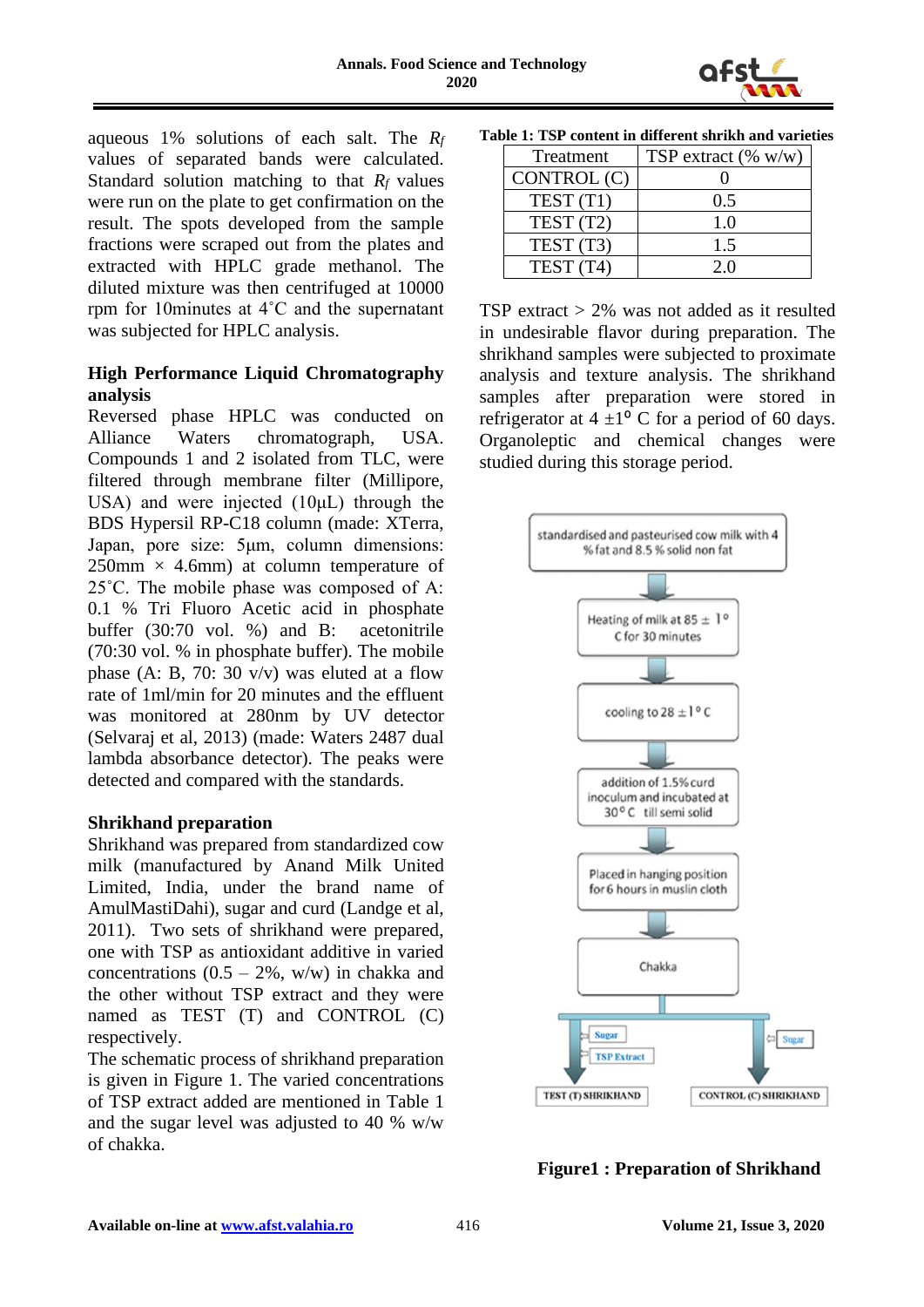

#### **Proximate analysis an determination of total polyphenolic content and antioxidant power of shrikhand**

Analysis of calorie value, total carbohydrate, protein and fat, moisture content and ash content (AOAC, 1975) of the shrikhand samples were estimated. Total Polyphenol Content (TPC) and FRAP (Ferric Reducing Antioxidant Property) were also determined.

**Table 2: TPC values in different fractions collected from the column chromatographic separation of the crude antioxidant extract**

| Fraction no.     | TPC (mg GAE/ g freeze dried extract) | Fractions pulled together into |  |  |  |  |
|------------------|--------------------------------------|--------------------------------|--|--|--|--|
| 1.               | $580.32 \pm 8.65$                    |                                |  |  |  |  |
| 2.               | $593.53 \pm 7.33$                    | Sub fraction I                 |  |  |  |  |
| $\overline{3}$ . | $587.54 \pm 6.49$                    |                                |  |  |  |  |
| 4.               | 653.79±10.22                         |                                |  |  |  |  |
| 5.               | $630.53 \pm 12.44$                   | Sub fraction II                |  |  |  |  |
| 6.               | 649.83±6.87                          |                                |  |  |  |  |
| 7.               | $659 \pm 6.97$                       |                                |  |  |  |  |
| 8.               | 879±74846                            |                                |  |  |  |  |
| 9.               | $885.51 \pm 5.33$                    |                                |  |  |  |  |
| 10.              | $863.42 \pm 5.60$                    | Sub fraction III               |  |  |  |  |
| 11.              | 883.95±5.15                          |                                |  |  |  |  |
| 12.              | 865.39±9.31                          |                                |  |  |  |  |
| 13.              | 789.44±7.43                          |                                |  |  |  |  |
| 14.              | $784.62 \pm 8.75$                    |                                |  |  |  |  |
| 15.              | 778.53±5.65                          | Sub fraction IV                |  |  |  |  |
| 16.              | 786.65±8.36                          |                                |  |  |  |  |
| 17.              | $910.42 \pm 8.40$                    |                                |  |  |  |  |
| 18.              | $906.83 \pm 6.84$                    |                                |  |  |  |  |
| 19.              | 912.17±8.48                          |                                |  |  |  |  |
| 20.              | 922.16±8.33                          | Sub fraction V                 |  |  |  |  |
| 21.              | 920.76±5.45                          |                                |  |  |  |  |
| 22.              | $916.75 \pm 6.49$                    |                                |  |  |  |  |
| 23.              | 914.77±6.72                          |                                |  |  |  |  |
| 24.              | 921.58±9.41                          |                                |  |  |  |  |
| 25.              | 983.77±5.76                          |                                |  |  |  |  |
| 26.              | $962.59 \pm 6.73$                    |                                |  |  |  |  |
| 27.              | 964.36±6.93                          |                                |  |  |  |  |
| 28.              | $987.68 \pm 2.65$                    |                                |  |  |  |  |
| 29.              | 967.13±4.96                          |                                |  |  |  |  |
| 30.              | 976.74±3.87                          | Sub fraction VI                |  |  |  |  |
| 31.              | 970.33±3.95                          |                                |  |  |  |  |
| 32.              | $981.83 \pm 5.88$                    |                                |  |  |  |  |
| 33.              | $982.60 \pm 1.46$                    |                                |  |  |  |  |
| 34.              | 749.27±5.66                          |                                |  |  |  |  |
| 35.              | 734.62±5.22                          |                                |  |  |  |  |
| 36.              | 728.71±4.96                          |                                |  |  |  |  |
| 37.              | 726.32±5.77                          |                                |  |  |  |  |
| 38.              | 730.38±7.84                          | Sub fraction VII               |  |  |  |  |
| 39.              | 723.79±4.86                          |                                |  |  |  |  |
| 40.              | 714.18±6.27                          |                                |  |  |  |  |
| 41.              | 712.74±8.86                          |                                |  |  |  |  |
| 42.              | 723.85±4.56                          |                                |  |  |  |  |

Values expressed are the average and standard deviation based on triplicate runs. (mean value  $\pm$ standard deviation)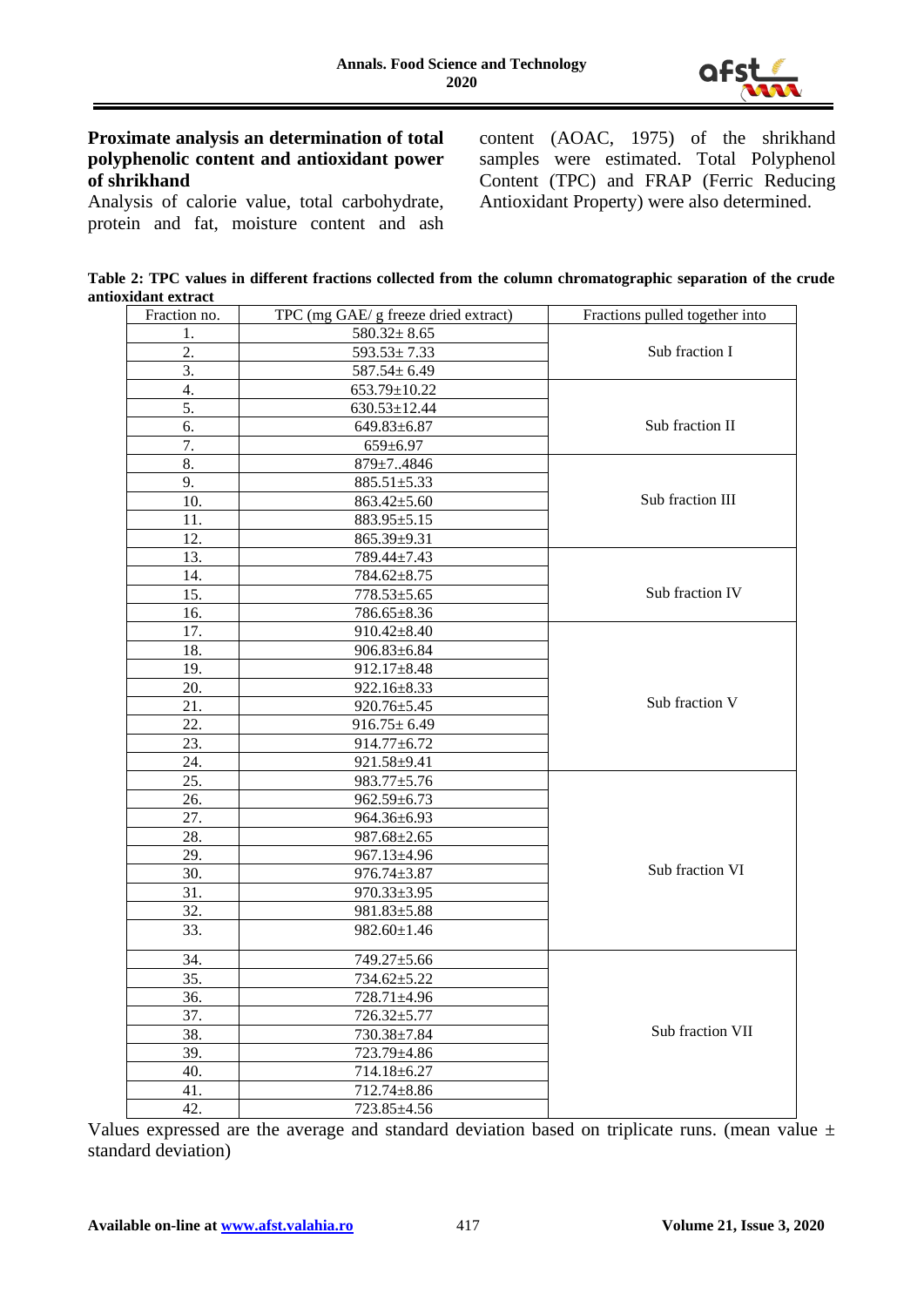



**Figure 2: FRAP values of the sub fractions from the column chromatographic separation of the tamarind seed antioxidant extract**

**Texture analysis of Shrikhand sample** Texture analyser (made: TA.XT Express Enhanced Stable Microsystems, USA) equipped with Exponent Lite Express software was utilised for texture profile analysis (TPA) of shrikhand samples. The experiment was executed in threefold, where the different shrikhand samples were analysed in two consecutive cycles. In the first cycle, compression testing was done on 50 g sample using a 2 mm diameter cylinder probe with a 5 kg load cell run at a speed of 0.5 mm/s over 2 mm distance. Hardness of the sample was denoted in terms of the maximum force required for compression, which is again, equivalent to the maximum resistance offered by the sample surface against the compression of the probe.

At the second cycle, cohesiveness was measured by calculating the ratio of the areas under second and first compression.

#### **Organoleptic evaluation**

A panel of 15 semi trained judges was involved in a 9 point Hedonic sensory scale evaluation of the shrikhand samples. Prior to testing, each sample was coded and placed in random order to avoid biasness and ensure blind testing.

### **Statistical Analysis**

Results of each analysis are shown in mean  $\pm$ standard deviation of triplicate runs. The significance of difference between means was determined on the basis of 2 sample t test at significance level of  $p < 0.05$ . Minitab (version 17) software was used for statistical analysis.

#### **3. RESULTS AND DISCUSSION**

### **Separation and purification of major bioactive compounds from the crude antioxidant extracts of** *Tamarindus indica*  **seeds**

Table 2 presents the total polyphenol contents in different fractions collected from the column chromatographic separation of the crude antioxidant extract. The total of 42 fractions were pooled together and grouped into 7 sub fractions.

Among the seven fractions separated, fraction VI, showed the highest anti oxidative activity (Figure 2) and was used for further investigation by TLC technique.

TLC was done with Fraction-VI and the Rfvalues (compound-1:0.81; compound-2: 0.21) of two TLC spots almost matched with standard solution of Catechin and Gallic acid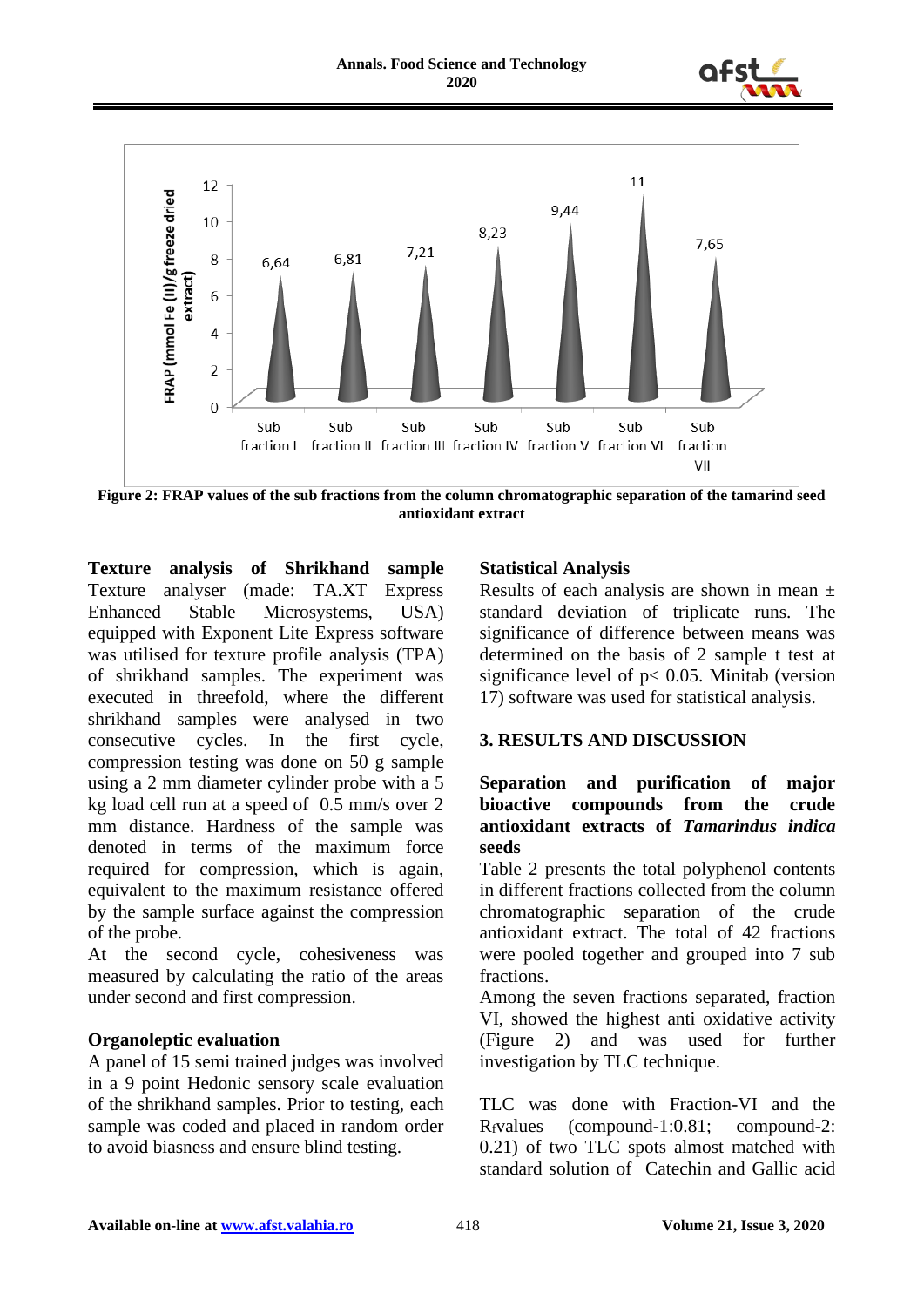

with R<sub>f</sub>values of 0.84 and 0.24 respectively. The Chromatographic analysis using HPLC indicated that compound-1 and compound-2 had almost the same retention time (Rt: 7.977 and 8.015 min) as the standards of Catechin and Gallic acid (Rt: 7.918 and 8.135 min respectively).Previous studies (Shlini et al, 2016) also have reported isolation of gallic

acid, catechin as bioactive compounds from the seeds of *Tamarindusindica.* 

The TPC and FRAP values of the freeze dried TSP extracts were recorded as  $38\pm 1.4$  mg GAE/ g sample and  $220 \pm 5.7$  µmol Fe (II)/g sample respectively. The proximate composition of CONTROL and TEST shrikhand samples are given in Table 3.



**catechin**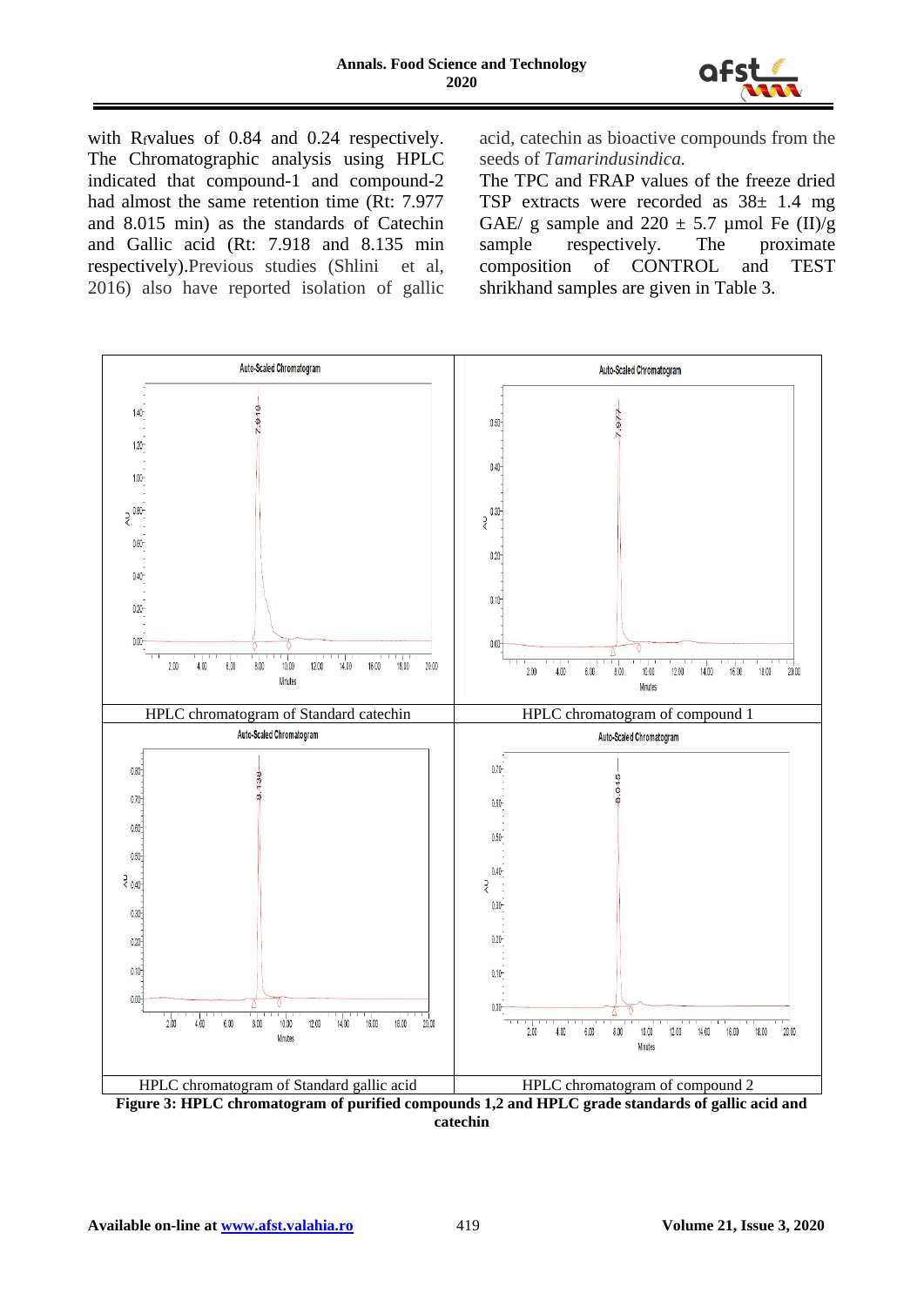

|                  |                  | T1               | T <sub>2</sub>    | T3               | T4               |
|------------------|------------------|------------------|-------------------|------------------|------------------|
| Energy (Kcal)    | $311.75 + 9.13$  | $312.22 + 7.63$  | $312.31 \pm 5.83$ | $312.48 + 6.94$  | $312.56 + 5.29$  |
| Carbohydrate (%) | $37.54 \pm 1.47$ | $37.58 \pm 1.97$ | $37.57 \pm 1.44$  | 37.58±0.84       | $37.86 \pm 1.06$ |
| Protein $(\%)$   | $6.47+0.76$      | $6.50+0.64$      | $6.51 \pm 0.54$   | $6.51 + 0.52$    | $6.52+0.58$      |
| Fat $(\% )$      | $13.27 \pm 1.06$ | $13.29 \pm 0.74$ | $13.30 \pm 1.05$  | $13.30 \pm 0.71$ | $13.31 \pm 0.75$ |
| Moisture $(\%)$  | $40.41 \pm 1.31$ | $39.96 \pm 1.73$ | $39.98 \pm 1.35$  | $40.12 \pm 1.06$ | $39.98 \pm 1.04$ |
| Ash $(\%)$       | $0.65 \pm 0.23$  | $0.63 \pm 0.21$  | $0.66 \pm 0.03$   | $0.65 \pm 0.06$  | $0.67 \pm 0.02$  |

**Table 3: Proximate composition of untreated (CONTROL) and TSP extract fortified TEST (T1- T4) shrikhand samples**

Values expressed are the average and standard deviation based on triplicate runs. (mean value  $\pm$  standard deviation)



**Figure 4: (a) TPC and (b) FRAP of Shrikhand samples during storage**

| avit 7. otlišul v tvaluativni ur titri ritiko iz celjanu. 1 izo 1 j r 1 = 1 77 ših iklianu samonts |                       |                 |                 |                 |                 |                 |  |  |
|----------------------------------------------------------------------------------------------------|-----------------------|-----------------|-----------------|-----------------|-----------------|-----------------|--|--|
|                                                                                                    | Sensory parameters    |                 |                 | T2              | $T^2$           | T4              |  |  |
|                                                                                                    | Taste                 | $8.13 \pm 0.63$ | $8.09 \pm 0.38$ | $8.18 \pm 0.43$ | $7.12 \pm 0.39$ | $6.33 \pm 0.89$ |  |  |
|                                                                                                    | Flavour               | $7.67 \pm 0.56$ | $7.75 \pm 0.91$ | $8.18 \pm 0.57$ | $5.85 \pm 0.49$ | $6.43 \pm 0.83$ |  |  |
|                                                                                                    | Colour                | $8.04 \pm 0.45$ | $7.84 \pm 0.49$ | $8.08 \pm 0.83$ | $7.22 \pm 0.58$ | $6.43 \pm 0.69$ |  |  |
|                                                                                                    | Overall acceptability | $8.05 \pm 0.34$ | $8.01 \pm 0.65$ | $8.18 \pm 0.68$ | $7.12 \pm 0.37$ | $6.38 \pm 0.84$ |  |  |

**Table 4: Sensory evaluation of CONTROL (C) and TEST (T1 –T4) shrikhand samples**

Values expressed are mean value  $\pm$  standard deviation

It is noticeable from Table 3, that shrikhand is a source of high carbohydrate, fat and protein. The moisture content of around 40% and fat content of around 13 % makes shrikhand susceptible to rancidity and off flavour development. No significant ( $p < 0.05$ ) change in proximate composition was noted upon addition of TSP extract to the CONTROL, i.e untreated shrikhand sample. Previous reports (Rajvir and John, 2019) are in agreement with these results of proximate composition of untreated shrikhand as indicated in table.

As indicated in table 4, T4 shrikhand sample with 2% TSP extract exhibited the highest TPC and FRAP values and mostly retained their phenolics and antioxidant activity on storage. However, a decline in TPC and FRAP was noticed in TPC extract when chakka was added (Figure 4). This was probably due to milkpolyphenol interaction as indicated by previous works (Han et al, 2019).

As indicated in Table 4, at the day of production, the shrikhand sample T2 showed the highest score in overall acceptability among all TEST and CONTROL samples (Table 5). T2 was noted as unacceptable after  $45<sup>th</sup>$  day of storage. It is noticeable that, in shrikhand devoid of TSP extract, no significant antioxidant activity was noticed after  $30<sup>th</sup>$  day, but the fortified shrikhand sample T2 showed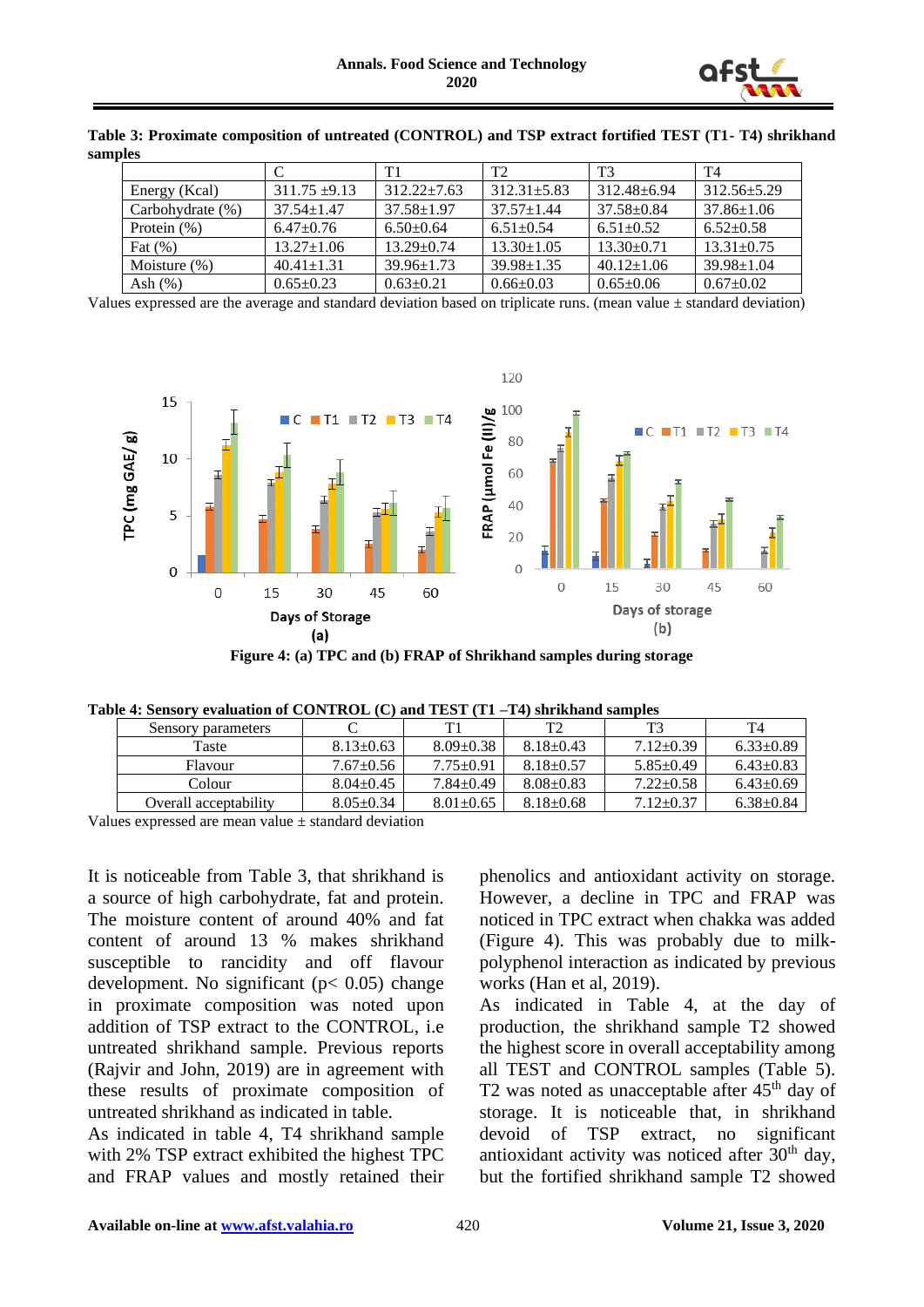

antioxidant activity beyond 30 days of storage. This highlights the benefits of TSP fortification in shrikhand samples. After  $45<sup>th</sup>$  day texture scores were highly reduced. This may be due to natural syneresis, that the product lost their acceptability after 45<sup>th</sup> day of storage.

Texture profile parameters, namely, hardness, cohesiveness and adhesiveness were measured (Table 6). Texture profile measurement was carried out using double-bite compression tests, since, force and deformation are the two fundamental parameters for texture<br>characterization. The peak force during the The peak force during the first compression cycle is defined as hardness or firmness; the ratio of the positive force area during the second compression cycle to that during the first compression cycle was expressed by the property of cohesiveness. The negative force area of the first compression cycle was denoted as adhesiveness. There was a decrease in hardness, though not statistically significant ( $p < 0.05$ ) between samples C and T1. The decrease in hardness was significant (p< 0.05) in TEST samples with higher TSP extract (C and T2, T3, T4). This may be due to the interfering effect of TSP, that loosened the binding capacity of shrikhand, thereby reduced the firmness of the sample. Cohesiveness and

adhesiveness increased a little upon addition of TSP extract, but with no significant difference  $(p< 0.05)$ .

# **4. CONCLUSIONS**

The bioactive components present in TSP extract were found to be gallic acid and catechin. No significant change in proximate composition was noted upon addition of TSP extract to the shrikhand, but the total polyphenolic antioxidant load increased significantly. Also, the storage life of shrikhand<br>after fortification almost doubled. The after fortification almost doubled. The formulated food was well accepted by sensory analysts. All these together indicated the successful fortification of shrikhand with TSP natural antioxidants.

# **5. ACKNOWLEDGEMENT**

This research work was carried out with the financial support from Department of Science and Technology under the Ministry of Science and Technology, Government of India in the form of INSPIRE fellowship for doctoral studies.

| Paramet |                 |             |            |            |            |            |             |            |            |            |    |          |
|---------|-----------------|-------------|------------|------------|------------|------------|-------------|------------|------------|------------|----|----------|
| ers     | Days of storage |             |            |            |            |            |             |            |            |            |    |          |
|         | 6               |             |            |            |            |            |             |            |            |            |    |          |
|         | 5               | 10          | 15         | 20         | 25         | 30         | 35          | 40         | 45         | 50         | 55 | $\theta$ |
|         | $8.13+$         | $8.03+$     | $7.95 \pm$ | $7.89 +$   | $7.11 \pm$ | $7.02 +$   | $6.31 \pm$  | $6.26 \pm$ | $5.79 \pm$ | $5.65 \pm$ |    |          |
| Taste   | 0.76            | 0.18        | 0.27       | 0.83       | 0.98       | 0.82       | 0.28        | 0.83       | 0.91       | 0.51       |    |          |
|         | $8.11 \pm$      | $7.89+$     | $7.82+$    | $7.78+$    | $7.21 \pm$ | $7.15 \pm$ | $6.62+$     | $6.54 \pm$ | $5.82+$    | $5.76 \pm$ |    |          |
| Flavour | 0.35            | 0.46        | 0.21       | 0.68       | 0.58       | 0.85       | 0.85        | 0.28       | 0.21       | 0.69       | -  |          |
|         | $8.01\pm$       | $7.82 +$    | $7.76 \pm$ | $7.73+$    | $7.22+$    | $7.16\pm$  | $6.35\pm$ . | $6.28 \pm$ | $5.72+$    | $5.65 \pm$ |    |          |
| Colour  | 0.53            | 0.33        | 0.67       | 0.67       | 0.68       | 0.38       | 28          | 0.49       | 0.32       | 0.44       | ۰  |          |
| Overall |                 |             |            |            |            |            |             |            |            |            |    |          |
| accepta | $8.12+$         | $8 \pm 0.3$ | $7.94 \pm$ | $7.89 \pm$ | $7.15 \pm$ | $7.07 \pm$ | $6.41 \pm$  | $6.35\pm$  | $5.81 \pm$ | $5.72 \pm$ |    |          |
| bility  | 0.38            | 3           | 0.63       | 0.28       | 0.47       | 0.28       | 0.48        | 0.76       | 0.45       | 0.50       |    |          |

**Table 5: Sensory evaluation of CONTROL (C) and TEST (T1 –T4) shrikhand samples n storge**

Values expressed are mean value ± standard deviation

**Table 6: Texture profile analysis evaluation of CONTROL (C) and TEST (T1 –T4) shrikhand samples**

| <b>Textural Parameters</b> |                             |                             |                             |                             |                             |
|----------------------------|-----------------------------|-----------------------------|-----------------------------|-----------------------------|-----------------------------|
| <b>Hardness</b>            | $68.27 + 1.68$ <sup>a</sup> | $67.89 + 1.27$ <sup>a</sup> | $67.18 + 1.49$              | $67.12 + 1.34$ <sup>b</sup> | $67.33 + 1.38$ <sup>b</sup> |
| cohesiveness               | $35.07 + 1.27$ <sup>a</sup> | $35.15 + 1.03a$             | $35.18 + 1.29$ <sup>a</sup> | $35.25 + 1.25^{\circ}$      | $35.33 + 1.42^a$            |
| <b>Adhesiveness</b>        | $32.04 \pm 1.45^{\text{a}}$ | $32.14 + 1.26^a$            | $33.18 \pm 1.32^a$          | $33.22 \pm 1.28^a$          | $33.23 \pm 1.29^a$          |

Values expressed are the average and standard deviation based on triplicate runs. (mean value ± standard deviation).

.